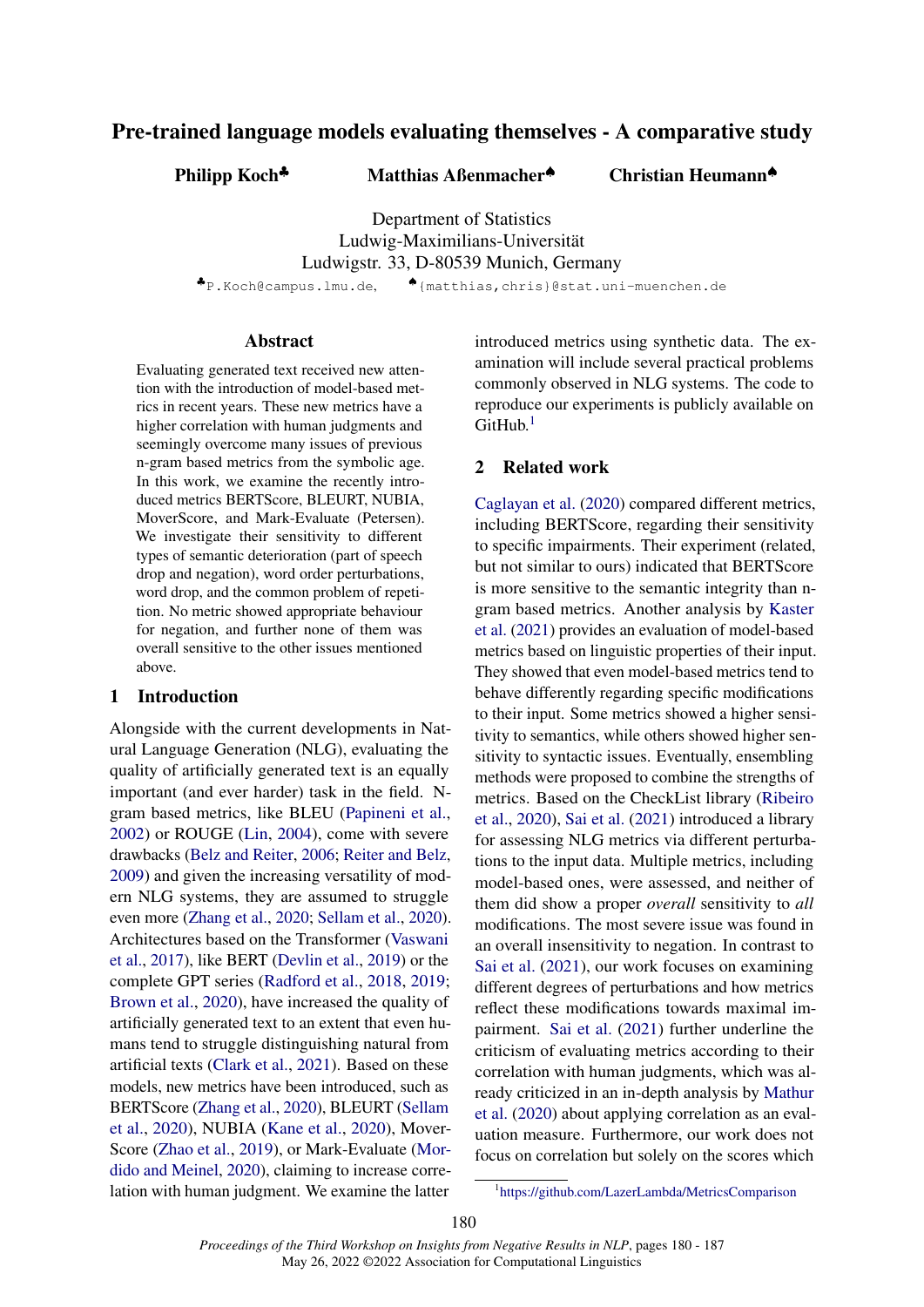the different metrics report when confronted with specific impairments to various degrees, how metrics behave in contrast to BLEU when a particular part of speech is dropped, and how these metrics react to negated sentences.

#### 3 Materials and Methods

The metrics examined in this work are BERTScore (Zhang et al., 2020), BLEURT (Sellam et al., 2020), NUBIA (Kane et al., 2020), Mark-Evaluate Petersen (ME-P) (Mordido and Meinel, 2020), and MoverScore (Zhao et al., 2019). As a baseline, the BLEU score is always computed as well. The examined metrics can be subdivided into modelbased metrics and metrics as trained models. NU-BIA and BLEURT are trained models for evaluating generated text, while the other metrics are computed using specific formulas incorporating language models. Detailed descriptions of the metrics are provided in Appendix A. Additionally to describing the respective metric, an exact specification of the setup and model-specific details are reported in Appendix B.

#### 4 Experiments

For all our experiments we used the CNN/Daily Mail data set (Hermann et al., 2015) from huggingface.datasets as a reference corpus. Since it represents a corpus of high-quality news articles, it is ideally suited to use the scores of its original sentences as an upper bound for the evaluated metrics. The data set is in English entirely, i.e. all our findings do not necessarily transfer to other languages. We randomly sampled 2000 texts from this corpus for all of the models, except for NUBIA and  $ME-P<sup>2</sup>$  Resulting scores from artificial impairments of different degrees can subsequently be compared to this upper bound. The modifications<sup>3</sup> include the following different commonly observed flaws in NLG systems and the underlying language models:

Word Swap Random word pairs are chosen and swapped. The higher the intensity, the more random the sequence of tokens becomes, such that the original sequence should not be recognizable anymore. This approach was inspired by Mordido and Meinel (2020) and Semeniuta et al. (2019).

Word Drop A random drop of words mimics general quality deterioration. The larger the intensity, the larger the drop probability gets. At the highest level, only a few tokens are left. Similar to word swap, this task was inspired by Mordido and Meinel (2020) and Semeniuta et al. (2019).

Repetition As shown by Fu et al. (2021), repetition remains a problem in text generated by NLG systems. A sequence at the end of the sentence is chosen and repeatedly added to the sentence to mimic this issue. With increasing intensity, the chosen sequence is repeated more often and the overall sentence becomes longer. At the maximum degree, the sequence is repeated as many times as there are tokens in the reference sentence.

Negation Sentences were negated to change the semantics severely. A simple syntactic change of the sentence has the power to shift the semantics in an entirely different direction. The CheckList library's (Ribeiro et al., 2020) experimental $4$  negation function was utilized to apply this change. Specifically, the root of the dependency grammar tree is negated. This task was also used in the work of Sai et al. (2021).

POS-Drop Words with different part-of-speech (POS) tags were dropped to examine how the metrics behave when different kinds of words are removed. We assume for our experiment that some part-of-speech units like determiners have less influence over the semantic integrity than the removal of verbs, nouns, or adjectives. SpaCy (Honnibal et al., 2020) and NLTK (Bird et al., 2009) were used to execute the different POS drops. The semanticinvariant and n-gram-based BLEU score is computed for each impairment, which we then use for displaying the changes relative to modern metrics. (cf. Fig. 2).

#### 5 Results

We expected to see a strict monotonous decrease for the impairments with increasing degree of severity. For Negation we expected a sharp drop due to the deterioration of semantic meaning. In the case of POS-Drop, the loss of rather unimportant POS (DET) should intuitively not lead to more damage to the semantic integrity than the drop of important POS (NOUN, VERB, ADJ), which is expected to be reported by the metrics as well. Furthermore,

 $2$ NUBIA and ME-P are not optimized for use with GPUs, which is why we resorted to only using 50 of the 2000 texts.

<sup>&</sup>lt;sup>3</sup>Examples for each of the different modifications are provided in Appendix C.

<sup>4</sup> See the respective notebook on GitHub.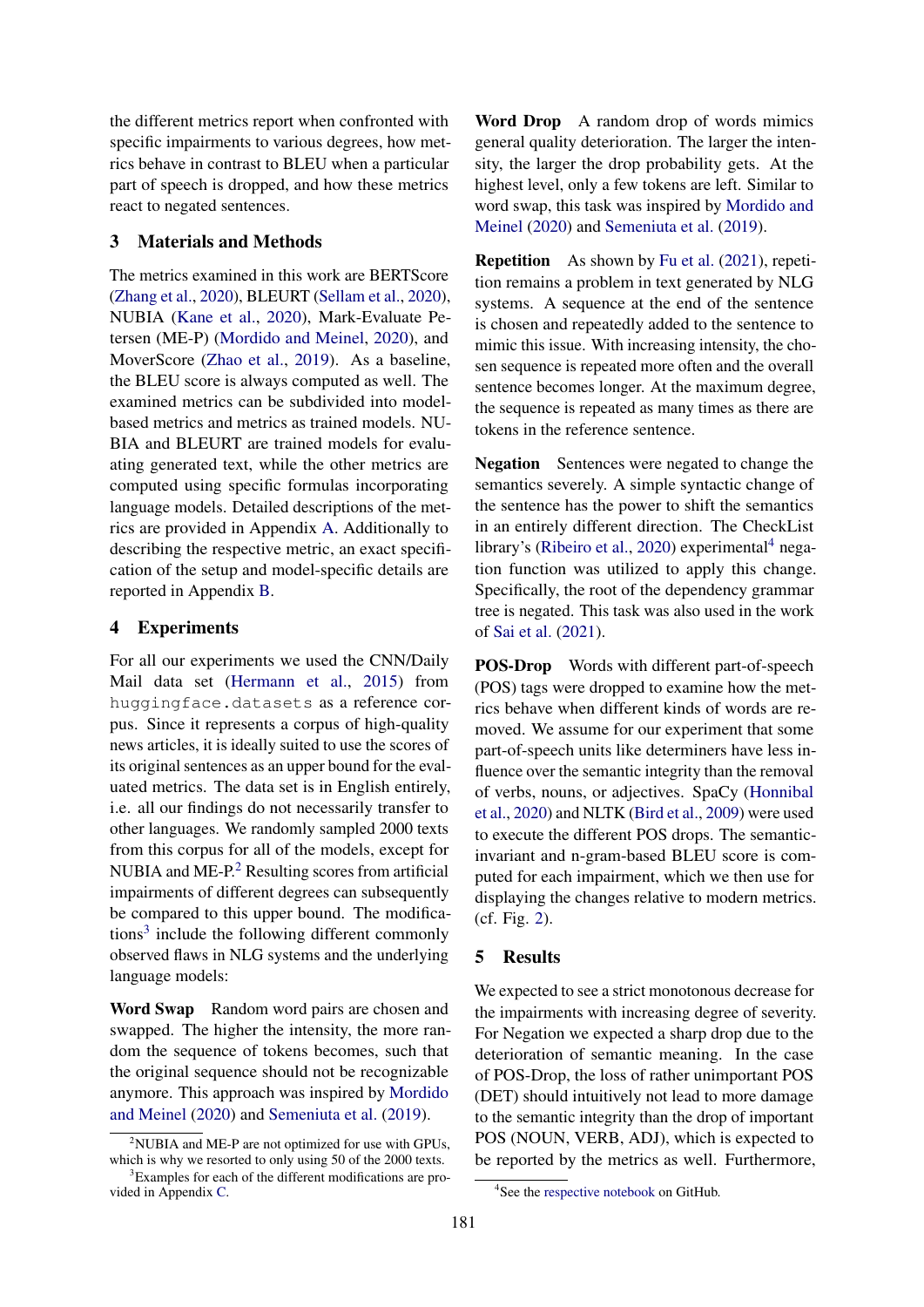Figure 1: Development of the different metrics with increasing degrees of impairment



the loss of different words should be reasonably comparable to BLEU.

Results for continuous impairments (word drop, word swap and repetition) are displayed in Figure 1, while negation and POS drop are shown in Figure 2. For each type of impairment, we will report the most striking observations.

Word Swap While BLEU exhibits, as expected, a steady drop to almost zero, some metrics tend to report higher values even when all words are swapped and the order is essentially random. NU-BIA and BLEURT both have minimum values above 0.4, while MoverScore and BERTScore yield values above 0.2 for the highest degree of impairment. In contrast to this behavior, ME Petersen is most sensitive to word order perturbation and shows a sharp decline. It already drops to 0.47 at the first level of word order perturbation and reports a score of 0.01 for the random permutation.

Word Drop In this task, BLEU, MoverScore, BERTScore, and ME-P drop continuously until they eventually all (nearly) reach zero. ME-P again drops the fastest, similar to the Word Swap but stops at 0.05. A different behavior, however, can be observed for BLEURT and NUBIA, which again exhibit higher values compared to the rest. BLEURT eventually drops to 0.14, and NUBIA even increases from its lowest value at the third level of impairment of 0.24 to 0.36 at the last level.

Repetition A less uniform behavior is observed for the repetition impairment, where the values strongly diverge at the highest level. Both BERTScore metrics monotonically decrease until they eventually reach zero, ME-P also finally drops to a value near zero (0.06). However, it does not monotonically decrease, but drops sharply after

the first level. BLEU and MoverScore both monotonically decrease strictly but end up way above zero at around 0.2. BLEURT and NUBIA behave entirely different, such that BLEURT seems to converge to 0.76 from the second level onward and does not show proper sensitivity to this issue, while NUBIA again increases after the third level from 0.5 to 0.52.

POS-Drop The most exceptional deviation from BLEU is observed in the removal of determiners (cf. Fig. 2). Most metrics (BERTScore, ME-P, BLEURT, and NUBIA) deviate positively from the reference, implying that the loss of determiner is less critical for the score, as expected. Adjectives, nouns, and verbs did affect metrics in different directions. Furthermore, BERTScore consistently reported higher values than BLEU.

Negation Since negation is a severe impairment to semantics, a significant drop in reported values was expected. However, the lowest reported score was observed in NUBIA, which dropped to an average of 0.65. BLEURT scores the second-lowest at an average of 0.77. All other metrics report an average between 0.81 and 0.86, including BLEU.

#### 6 Discussion

Regarding word order perturbation, repetition, and word drop, it was expected to see a strict monotonous decline in the reported scores, which was not met by a single metric in every task (although ME-P came close to meeting the expectations). However, at least one metric dropped to a value of zero or close to zero for every task. A crucial result is a metric-dependent sensitivity to word order perturbations and repetition. Especially for NUBIA and BLEURT, two trained metrics, the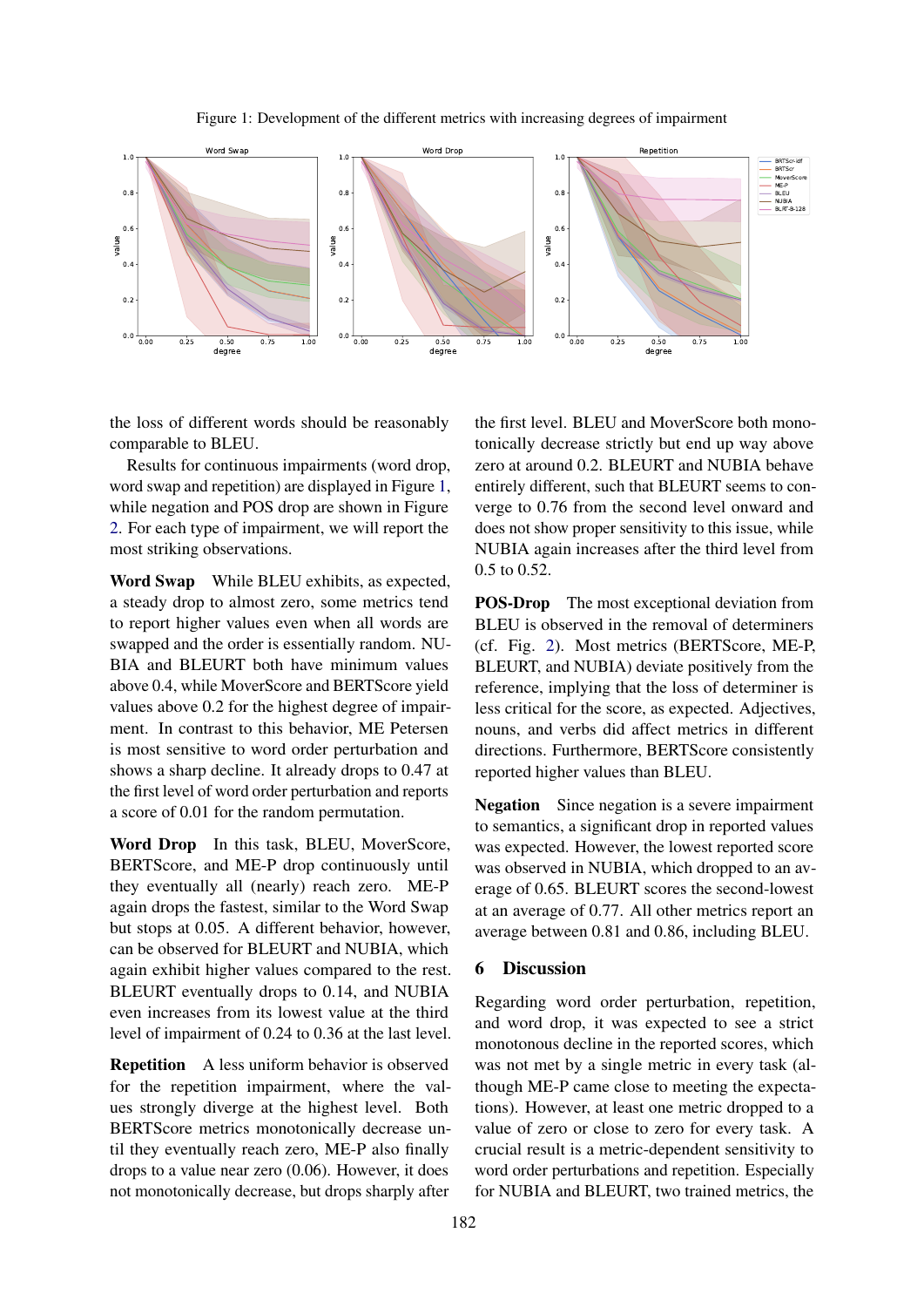Figure 2: Average Deviations (incl. Standard deviations) for all metrics relative to BLEU (for POS-Drop) and Boxplots for the impact of Negation on all metrics.



observed behavior is alarming. A further investigation of why both architectures behave differently from other representation-only-based metrics is thus needed in the future.

Our POS-drop task showed that some tokens influence scores more than others. Notably, the removal of determiners, which was expected not to influence the semantic integrity, did not lower the scores of most metrics compared to BLEU. However, the syntactic integrity is affected, which must be considered when interpreting respective metrics. Semantic-focused behavior like this was also shown in Kaster et al. (2021) and was indicated by Caglayan et al. (2020) regarding BERTScore. No uniform behavior in most metrics was seen for removing verbs, nouns, and adjectives. However, sensitivity to semantic integrity is bound by the underlying model's capabilities, as observed in our negation task. No metric reported a proper value for the severe semantic modification of negation, which aligns with Sai et al. (2021). The work of Kassner and Schütze (2020) and Ettinger (2020) already examined BERT regarding its understanding of negation, and they showed a general lack of understanding of the concept of negation.

The most significant limitation of this work is the lack of expected ideal behavior when metrics are confronted with modified samples. It should be suspected that metrics show a higher drop in quality over more severe modifications, though it is unclear how humans would evaluate these specific cases. This issue is especially crucial in the task of negation since on the one hand side, it is not clear how severe the metrics are intended to reflect the impaired input, and on the other hand side it is also unclear how humans would rate negated sentences compared to the original sample. Consequently, the lack of human evaluation has to be

considered when interpreting the results of this work. The same issue must be stated for POS-Drop tasks, in which human evaluation also becomes crucial. Further, it has to be taken into consideration that we use a feature described as experimental by its creators<sup>5</sup> for negating the sentences. Another arising issue, in this case, might be the rather long and detailed sentence structure of news article sentences, where the algorithm might be prone to negate only parts of the sentences. This issue might also arise for the POS-Drop case, since some POS units might occur more often in this data set than in other text.

## 7 Conclusion & Future work

Our results additionally underline that model-based metrics should be used with caution. The most severe drawback is the lack of sensitivity to negation, for which no metric reported a proper value. Hence further research in natural language understanding is necessary to overcome this issue. Furthermore, state-of-the-art metrics like BLEURT and NUBIA lacked sensitivity to repetition, which is a severe issue in NLG. Although many metrics deviated from the expected behavior, some others did not. Thus, we endorse the proposal of Kaster et al. (2021) to ensemble metrics, since some showed strengths where others showed weaknesses, and validate against the perturbation checklist package Sai et al. (2021).

<sup>5</sup> See the respective notebook on GitHub.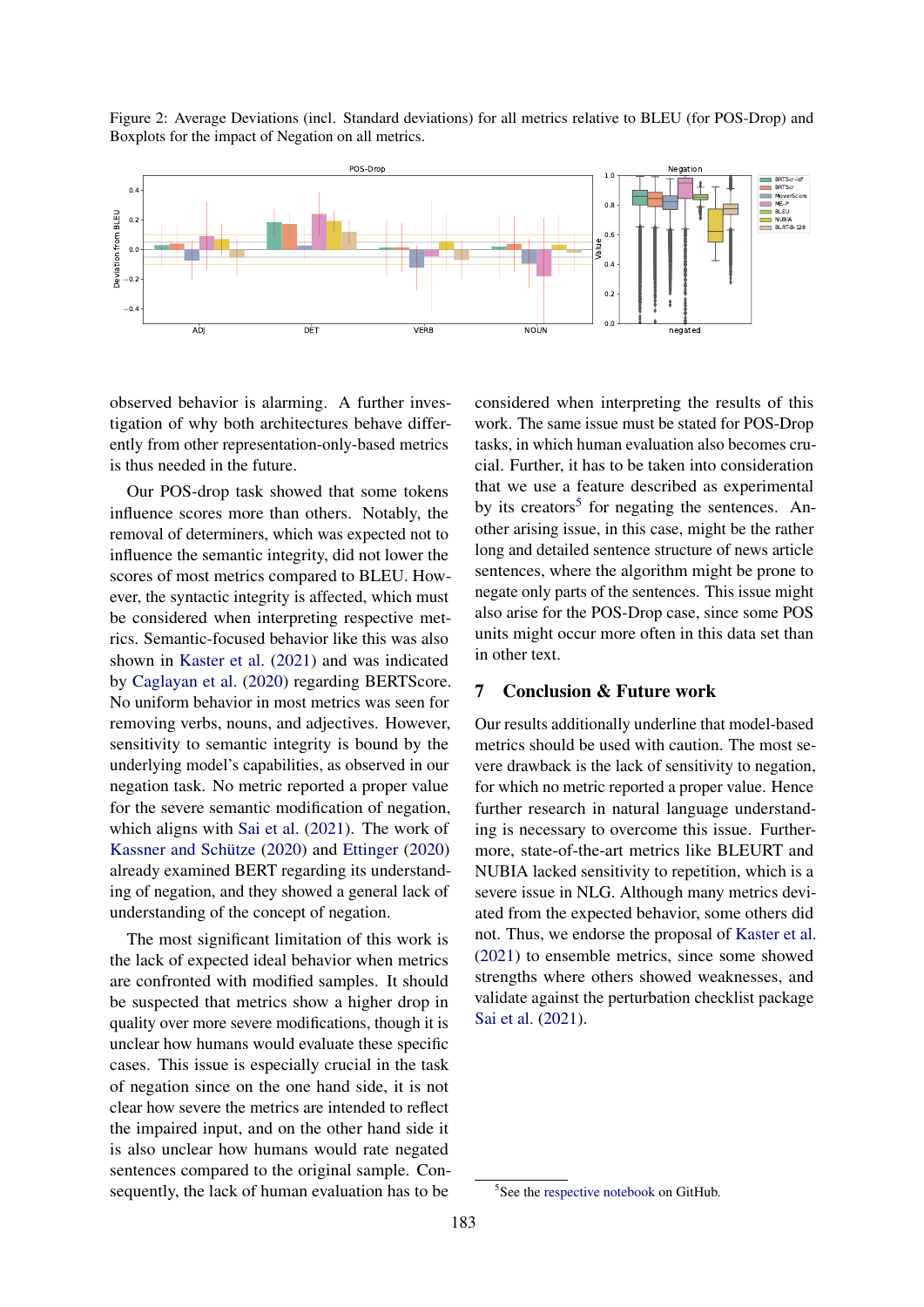#### References

- Anja Belz and Ehud Reiter. 2006. Comparing automatic and human evaluation of NLG systems. In *11th Conference of the European Chapter of the Association for Computational Linguistics*, Trento, Italy. Association for Computational Linguistics.
- Steven Bird, Ewan Klein, and Edward Loper. 2009. *Natural language processing with Python: analyzing text with the natural language toolkit*. " O'Reilly Media, Inc.".
- Tom B. Brown, Benjamin Mann, Nick Ryder, Melanie Subbiah, Jared Kaplan, Prafulla Dhariwal, Arvind Neelakantan, Pranav Shyam, Girish Sastry, Amanda Askell, Sandhini Agarwal, Ariel Herbert-Voss, Gretchen Krueger, Tom Henighan, Rewon Child, Aditya Ramesh, Daniel M. Ziegler, Jeffrey Wu, Clemens Winter, Christopher Hesse, Mark Chen, Eric Sigler, Mateusz Litwin, Scott Gray, Benjamin Chess, Jack Clark, Christopher Berner, Sam McCandlish, Alec Radford, Ilya Sutskever, and Dario Amodei. 2020. Language models are few-shot learners.
- Ozan Caglayan, Pranava Madhyastha, and Lucia Specia. 2020. Curious case of language generation evaluation metrics: A cautionary tale. In *Proceedings of the 28th International Conference on Computational Linguistics*, pages 2322–2328, Barcelona, Spain (Online). International Committee on Computational Linguistics.
- Daniel Cer, Mona Diab, Eneko Agirre, Iñigo Lopez-Gazpio, and Lucia Specia. 2017. SemEval-2017 task 1: Semantic textual similarity multilingual and crosslingual focused evaluation. In *Proceedings of the 11th International Workshop on Semantic Evaluation (SemEval-2017)*, pages 1–14, Vancouver, Canada. Association for Computational Linguistics.
- Hyung Won Chung, Thibault Févry, Henry Tsai, Melvin Johnson, and Sebastian Ruder. 2020. Rethinking embedding coupling in pre-trained language models.
- Elizabeth Clark, Tal August, Sofia Serrano, Nikita Haduong, Suchin Gururangan, and Noah A. Smith. 2021. All that's 'human' is not gold: Evaluating human evaluation of generated text. In *Proceedings of the 59th Annual Meeting of the Association for Computational Linguistics and the 11th International Joint Conference on Natural Language Processing (Volume 1: Long Papers)*, pages 7282–7296, Online. Association for Computational Linguistics.
- Jacob Devlin, Ming-Wei Chang, Kenton Lee, and Kristina Toutanova. 2019. BERT: Pre-training of deep bidirectional transformers for language understanding. In *Proceedings of the 2019 Conference of the North American Chapter of the Association for Computational Linguistics: Human Language Technologies, Volume 1 (Long and Short Papers)*, pages 4171–4186, Minneapolis, Minnesota. Association for Computational Linguistics.
- Allyson Ettinger. 2020. What BERT is not: Lessons from a new suite of psycholinguistic diagnostics for language models. *Transactions of the Association for Computational Linguistics*, 8:34–48.
- Zihao Fu, Wai Lam, Anthony Man-Cho So, and Bei Shi. 2021. A theoretical analysis of the repetition problem in text generation.
- Karl Moritz Hermann, Tomás Kociský, Edward Grefenstette, Lasse Espeholt, Will Kay, Mustafa Suleyman, and Phil Blunsom. 2015. Teaching machines to read and comprehend. In *NIPS*, pages 1693–1701.
- Matthew Honnibal, Ines Montani, Sofie Van Landeghem, and Adriane Boyd. 2020. spaCy: Industrialstrength Natural Language Processing in Python.
- Hassan Kane, Muhammed Yusuf Kocyigit, Ali Abdalla, Pelkins Ajanoh, and Mohamed Coulibali. 2020. NU-BIA: NeUral based interchangeability assessor for text generation. In *Proceedings of the 1st Workshop on Evaluating NLG Evaluation*, pages 28–37, Online (Dublin, Ireland). Association for Computational Linguistics.
- Nora Kassner and Hinrich Schütze. 2020. Negated and misprimed probes for pretrained language models: Birds can talk, but cannot fly. In *Proceedings of the 58th Annual Meeting of the Association for Computational Linguistics*, pages 7811–7818, Online. Association for Computational Linguistics.
- Marvin Kaster, Wei Zhao, and Steffen Eger. 2021. Global explainability of BERT-based evaluation metrics by disentangling along linguistic factors. In *Proceedings of the 2021 Conference on Empirical Methods in Natural Language Processing*, pages 8912– 8925, Online and Punta Cana, Dominican Republic. Association for Computational Linguistics.
- Matt J. Kusner, Yu Sun, Nicholas I. Kolkin, and Kilian Q. Weinberger. 2015. From word embeddings to document distances. In *Proceedings of the 32nd International Conference on International Conference on Machine Learning - Volume 37*, ICML'15, page 957–966. JMLR.org.
- Chin-Yew Lin. 2004. ROUGE: A package for automatic evaluation of summaries. In *Text Summarization Branches Out*, pages 74–81, Barcelona, Spain. Association for Computational Linguistics.
- Yinhan Liu, Myle Ott, Naman Goyal, Jingfei Du, Mandar Joshi, Danqi Chen, Omer Levy, Mike Lewis, Luke Zettlemoyer, and Veselin Stoyanov. 2019. Roberta: A robustly optimized bert pretraining approach.
- Nitika Mathur, Timothy Baldwin, and Trevor Cohn. 2020. Tangled up in BLEU: Reevaluating the evaluation of automatic machine translation evaluation metrics. In *Proceedings of the 58th Annual Meeting of the Association for Computational Linguistics*, pages 4984–4997, Online. Association for Computational Linguistics.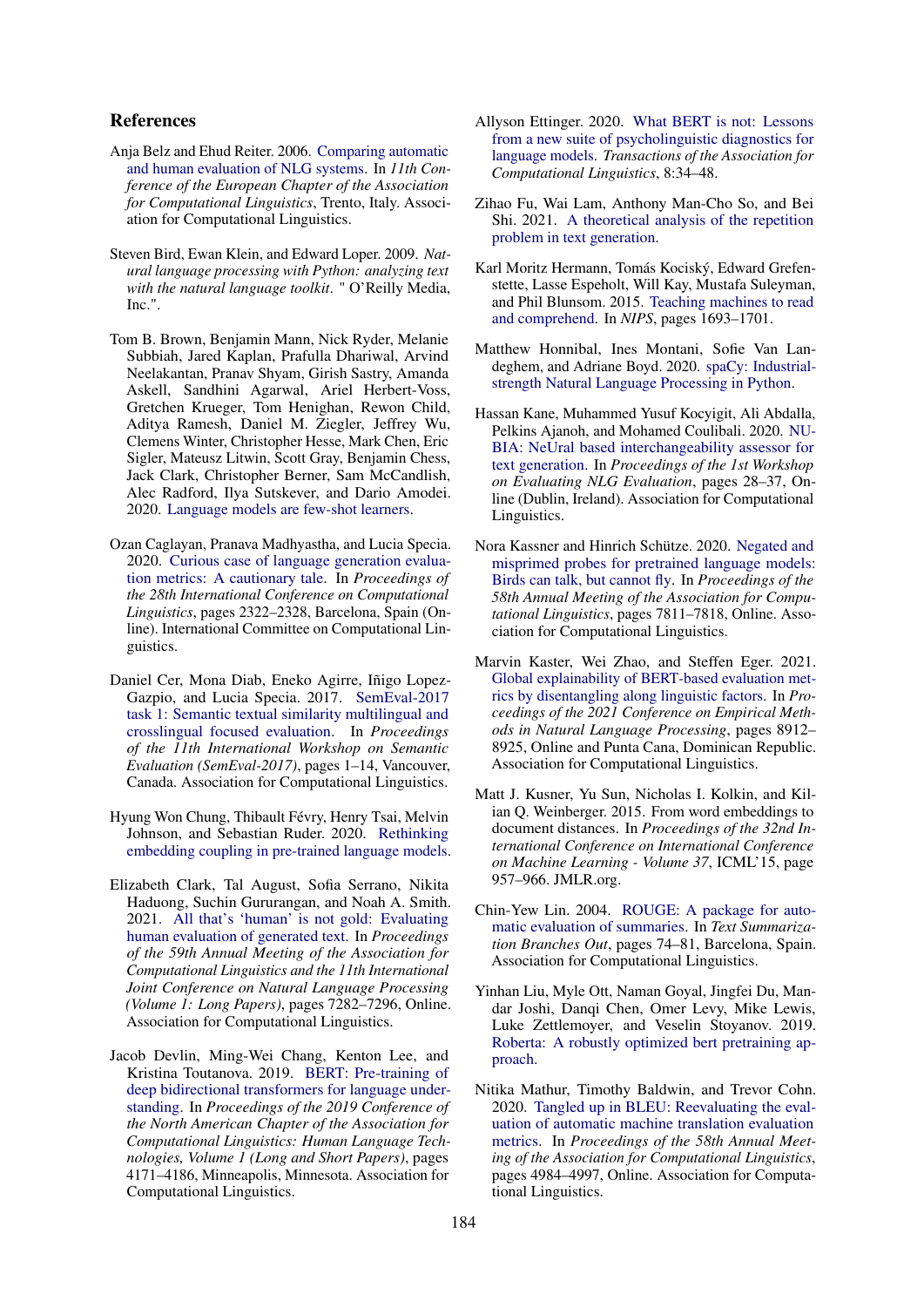- Gonçalo Mordido and Christoph Meinel. 2020. Markevaluate: Assessing language generation using population estimation methods. In *Proceedings of the 28th International Conference on Computational Linguistics*, pages 1963–1977, Barcelona, Spain (Online). International Committee on Computational Linguistics.
- Kishore Papineni, Salim Roukos, Todd Ward, and Wei-Jing Zhu. 2002. Bleu: a method for automatic evaluation of machine translation. In *Proceedings of the 40th Annual Meeting of the Association for Computational Linguistics*, pages 311–318, Philadelphia, Pennsylvania, USA. Association for Computational Linguistics.
- Alec Radford, Karthik Narasimhan, Tim Salimans, and Ilya Sutskever. 2018. Improving language understanding by generative pre-training.
- Alec Radford, Jeff Wu, Rewon Child, David Luan, Dario Amodei, and Ilya Sutskever. 2019. Language models are unsupervised multitask learners.
- Ehud Reiter and Anja Belz. 2009. An investigation into the validity of some metrics for automatically evaluating natural language generation systems. *Computational Linguistics*, 35(4):529–558.
- Marco Tulio Ribeiro, Tongshuang Wu, Carlos Guestrin, and Sameer Singh. 2020. Beyond accuracy: Behavioral testing of NLP models with CheckList. In *Proceedings of the 58th Annual Meeting of the Association for Computational Linguistics*, pages 4902– 4912, Online. Association for Computational Linguistics.
- William Edwin Ricker. 1975. Computation and interpretation of biological statistics of fish populations. *Bull. Fish. Res. Bd. Can.*, 191:1–382.
- Yossi Rubner, Carlo Tomasi, and Leonidas Guibas. 2000. The earth mover's distance as a metric for image retrieval. *International Journal of Computer Vision*, 40:99–121.
- Ananya B. Sai, Tanay Dixit, Dev Yashpal Sheth, Sreyas Mohan, and Mitesh M. Khapra. 2021. Perturbation CheckLists for evaluating NLG evaluation metrics. In *Proceedings of the 2021 Conference on Empirical Methods in Natural Language Processing*, pages 7219–7234, Online and Punta Cana, Dominican Republic. Association for Computational Linguistics.
- Victor Sanh, Lysandre Debut, Julien Chaumond, and Thomas Wolf. 2020. Distilbert, a distilled version of bert: smaller, faster, cheaper and lighter.
- Thibault Sellam, Dipanjan Das, and Ankur Parikh. 2020. BLEURT: Learning robust metrics for text generation. In *Proceedings of the 58th Annual Meeting of the Association for Computational Linguistics*, pages 7881–7892, Online. Association for Computational Linguistics.
- Stanislau Semeniuta, Aliaksei Severyn, and Sylvain Gelly. 2019. On accurate evaluation of gans for language generation.
- Ashish Vaswani, Noam Shazeer, Niki Parmar, Jakob Uszkoreit, Llion Jones, Aidan N Gomez, Ł ukasz Kaiser, and Illia Polosukhin. 2017. Attention is all you need. In *Advances in Neural Information Processing Systems*, volume 30. Curran Associates, Inc.
- Adina Williams, Nikita Nangia, and Samuel Bowman. 2018. A broad-coverage challenge corpus for sentence understanding through inference. In *Proceedings of the 2018 Conference of the North American Chapter of the Association for Computational Linguistics: Human Language Technologies, Volume 1 (Long Papers)*, pages 1112–1122, New Orleans, Louisiana. Association for Computational Linguistics.
- Tianyi Zhang, Varsha Kishore, Felix Wu, Kilian Q. Weinberger, and Yoav Artzi. 2020. Bertscore: Evaluating text generation with BERT. In *8th International Conference on Learning Representations, ICLR 2020, Addis Ababa, Ethiopia, April 26-30, 2020*.
- Wei Zhao, Maxime Peyrard, Fei Liu, Yang Gao, Christian M. Meyer, and Steffen Eger. 2019. MoverScore: Text generation evaluating with contextualized embeddings and earth mover distance. In *Proceedings of the 2019 Conference on Empirical Methods in Natural Language Processing and the 9th International Joint Conference on Natural Language Processing (EMNLP-IJCNLP)*, pages 563–578, Hong Kong, China. Association for Computational Linguistics.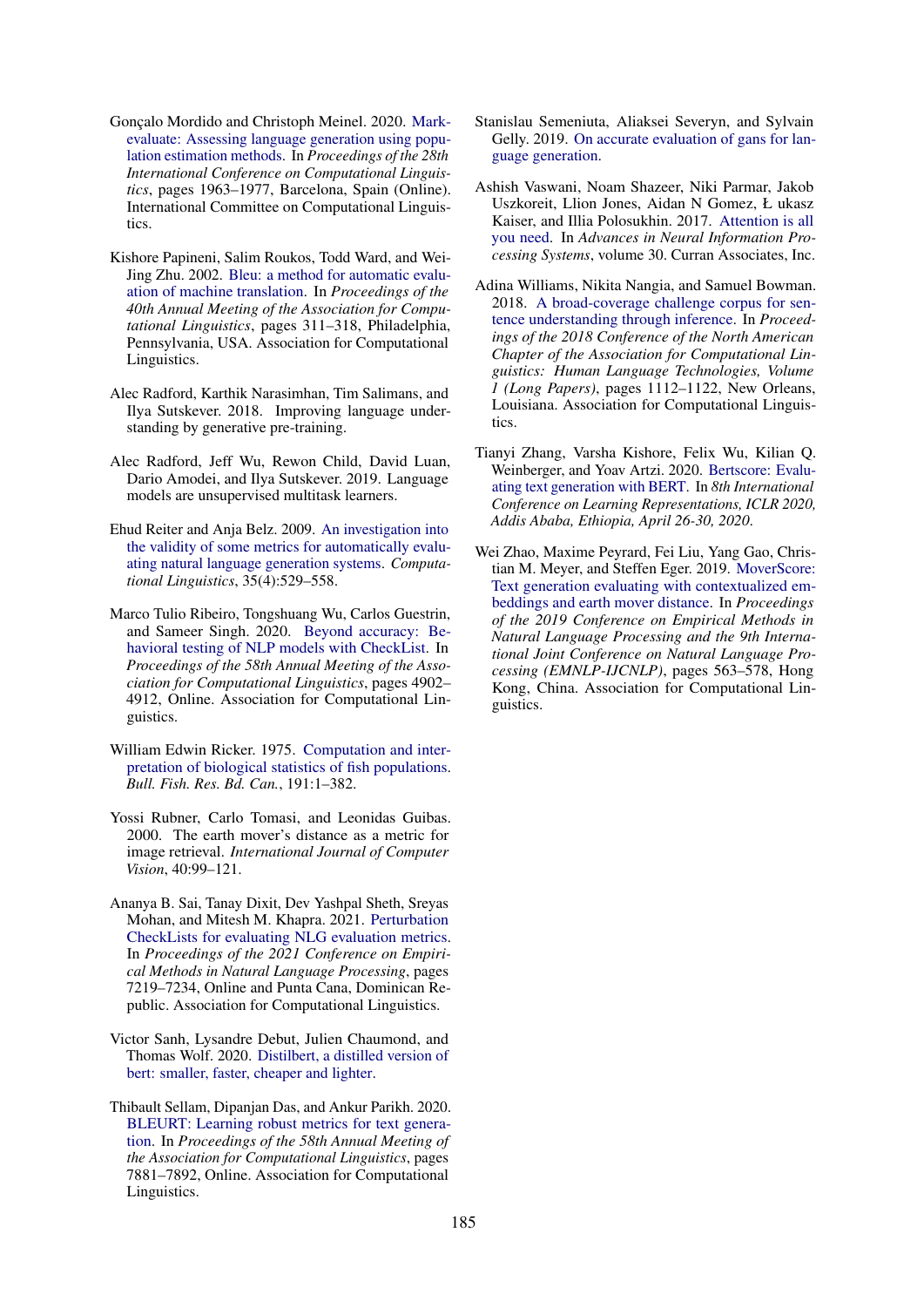## Appendix

## A Metrics

BERTScore is a cosine-similarity based metric for which the input is encoded using RoBERTa embeddings (Liu et al., 2019). Recall and Precision are computed by summing over tokens and computing maximum similarity to each token from the other sentence. The result is averaged by the sentence length. For Precision, the sentence summed over is the reference sentence, and vice versa for Recall. F1 measure is the harmonic mean of the former two. Furthermore, inversedocument-frequency (idf) weighting can be applied to each maximal similarity in reference and precision, which is computed from the reference corpus. We use both a configuration without and with idfweighting in our experiments.

MoverScore (MS) is based on the Word Mover's Distance (Kusner et al., 2015), an instance of Earth Mover's Distance (Rubner et al., 2000). It computes the minimal transportation cost necessary to transform one sentence into the other based on the distance between n-gram representations, additionally considering relative idf-weights. Representations are extracted from the last five layers of a DistilBERT model (Sanh et al., 2020).

Mark-Evaluate Petersen (ME-P, Mordido and Meinel, 2020) utilizes population estimators (Ricker, 1975) to score the quality of candidatereference pairs. Since the population size is known prior to the estimate, the capture mechanism is based on whether a vector is inside the k-nearestneighborhood of the opposite embedding set. The assumption that each sample is uniformly likely to be captured is intentionally violated. The deviation between known and estimated population size is computed to obtain the final score of the metric.

**BLEURT** (Sellam et al., 2020), in contrast to previous models, is a BERT model (RemBERT , Chung et al., 2020) specifically trained for evaluation. For adapting the model to the evaluation task, an additional training step is introduced in which artificially altered sentences are fed to the model alongside with the original ones to augment the evaluation process. Modification include dropping words from sentences, back-translating them or replacing random words with BERT predictions. A quality score can be computed based on different signals stemming from these alterations. These

signals include metrics like BLEU, BERTScore and ROUGE, back-translation likelihood, a binary back-translation flag as well as entailment-flags. Further, the model is also fine-tuned on human ratings.

NUBIA (NeUral Based InterchangeAbility, Kane et al., 2020) is an ensemble metric consisting of three transformer-based models focussing on different aspects of the assessment: A pre-trained RoBERTa model, finetuned on STS-B (Cer et al., 2017), another pre-trained RoBERTa model, finetuned on MNLI (Williams et al., 2018), and a pretrained GPT-2 model (Radford et al., 2019). The results are combined in an aggregator module and subsequently calibrated to fit in [0, 1].